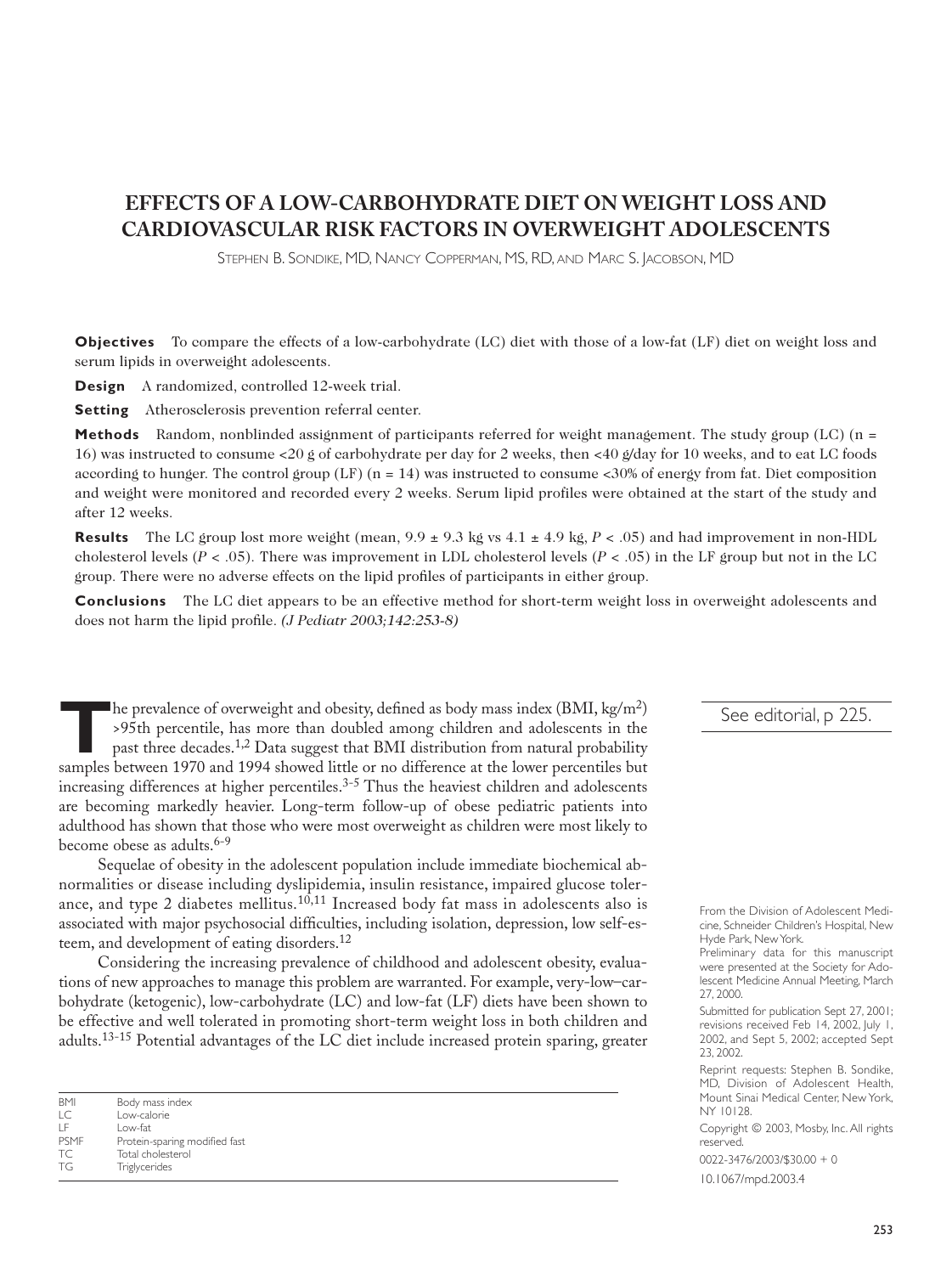| Table I. Baseline measurements stratified by group |                  |                  |  |  |  |
|----------------------------------------------------|------------------|------------------|--|--|--|
| Variable                                           | LC<br>$(n = 16)$ | LF<br>$(n = 14)$ |  |  |  |
| Age(y)                                             | $14.4 \pm 1.9$   | $15.0 \pm 1.8$   |  |  |  |
| Height (in)                                        | $63.4 \pm 2.4$   | $65.3 \pm 5.2$   |  |  |  |
| (cm)                                               | $161.0 \pm 6.1$  | $165.9 \pm 13.2$ |  |  |  |
| Weight (lb)                                        | $202.6 \pm 32.7$ | $219.0 \pm 60.0$ |  |  |  |
| (kg)                                               | $92.1 + 14.9$    | $99.5 \pm 27.3$  |  |  |  |
| BMI ( $\text{kg/m}^2$ )                            | $35.4 \pm 5.0$   | $35.6 \pm 5.8$   |  |  |  |
| Lipid values                                       |                  |                  |  |  |  |
| $TC$ (mg/dL)                                       | $196.9 \pm 37.5$ | $183.0 \pm 40.1$ |  |  |  |
| LDL-C (mg/dL)                                      | $133.3 \pm 43.9$ | $117.5 \pm 29.2$ |  |  |  |
| $HDL-C$ (mg/dL)                                    | $43.8 \pm 9.8$   | $42.8 \pm 8.9$   |  |  |  |
| TG (mg/dL)                                         | $119.3 \pm 43.8$ | $109.9 \pm 37.8$ |  |  |  |
| Non-HDL-C (mg/dL)                                  | $148.4 \pm 38.9$ | $143.1 \pm 37.6$ |  |  |  |

*P* = not significant for all LC versus LF.

lipolysis, and increased palatability. There is evidence that circulating ketones promote nitrogen sparing, thus maintaining lean body mass.16

One ketogenic diet that has gained popular appeal is the "Atkins Diet."<sup>17</sup> The recommended diet does not restrict fats or energy. Westman et al<sup>18</sup> successfully evaluated such a diet in adults. Sharman et  $al^{19}$  demonstrated no harm to the lipid profile in adults on a ketogenic diet. Volek et al<sup>20</sup> demonstrated decrease in adiposity with maintenance of lean body mass on a meal plan that was 8% carbohydrate. To our knowledge, no controlled studies of such a diet with regard to weight loss, effects on serum lipids, or side effects have been reported in the pediatric literature.<sup>21-25</sup>

The purpose of this study was to compare the effects of a LC diet with self-selected energy intake to a LF diet with self-selected energy intake on weight loss in overweight adolescents and to examine the effects of these diets on serum lipids. We hypothesized that an energy-unrestricted, very-LC diet without restriction of fats would result in more weight loss compared with a LF diet over a 12-week period. We further hypothesized that this diet would increase cardiovascular risk as assessed by the serum lipid profile.

#### METHODS

With the use of an institutional review board–approved protocol, participants were recruited from patients 12 to 18 years of age who were referred to the Center for Atherosclerosis Prevention of Schneider Children's Hospital by their pediatricians for weight management. All participants resided in the New York City suburban area. Patients who had primary obesity with a BMI >95th percentile for age were screened and referred for random assignment. As the 95th percentile for age cutoff is the usually recognized standard for diagnosing overweight and obesity, and studies have shown that above this BMI percentile adolescents have a significantly higher risk for death caused by obesity, $10$  these participants were believed to be most able to benefit from the intervention. Patients were excluded from participation if they exhibited any of the following: any chronic disease affecting growth, diabetes mellitus, familial hypercholesterolemia, clinically diagnosed psychological disorders, any chronic medication use, abnormal thyroid, kidney, or liver function tests, or abnormalities in the complete blood count. Enrollment occurred over a period of 1 year. Nine patients were approached but declined to consent. The reasons for refusal were concerns that the LC diet was unhealthy (3 of 9) and concerns that they would be unable to maintain a LC diet (6 of 9).

After informed consent was obtained, 39 patients were enrolled and randomly assigned into 2 diet treatment groups, the LC diet group  $(n = 20)$  and the LF diet group  $(n = 19)$ .

### THE INTERVENTION

The adolescents in the LC group were prescribed a diet that consisted of a daily intake of no more than 20 g/day of carbohydrate and an ad lib intake of protein, fat, and energy for the initial 2 weeks. For weeks 3 through 12, carbohydrate was increased to 40 g daily by adding additional nuts, fruits, and whole grains. Participants were advised to consume a minimum fluid intake of 50 oz per day, a multivitamin supplement containing 100% of the recommended dietary allowances for age, and a potassium chloride table salt substitute. Fiber supplements were prescribed when symptoms of constipation occurred.

The LF group was instructed to eat a diet consisting of <40 g/d of fat, with 5 servings of starch per day and an ad libitum intake of fat-free dairy foods, fruits, and vegetables for 12 weeks. A serving of starch was defined as a portion containing 15 g of carbohydrate per serving, and the consumption of whole grains was encouraged. Juices and sweetened beverages were omitted from the meal plan. A multivitamin supplement containing 100% of the recommended dietary allowances of vitamins and minerals for age and sex was recommended. Both diets shared a "stoplight" meal plan design with 3 categories of foods, as suggested by Epstein and Squires.<sup>26</sup> The contents of the food categories were designed by the investigators to correspond to the desired macronutrient content of each respective meal plan. Both groups were instructed to monitor urinary ketones daily with urine reagent strips, and these logs were reviewed biweekly with an investigator. Subjects in both groups were recommended to perform 30 minutes of aerobic exercise 3 times per week, although they were not requested to record their exercise.

The LF diet was used as the comparison diet because it is consistent with standard-of-care for the treatment of pediatric obesity and has been documented as a successful method of intervention.15,27,28 In fact, most expert groups recommend LF diets with elimination of simple sugars and reduction of starches and complex carbohydrate and self-selected energy intake for weight control. We have been using this diet in our weight management program in clinical and research practice for more than 10 years, with both weight loss and lipid profile improvement.<sup>15</sup>

The 12-week duration of the study was chosen because previous studies have shown that significant effects of dietary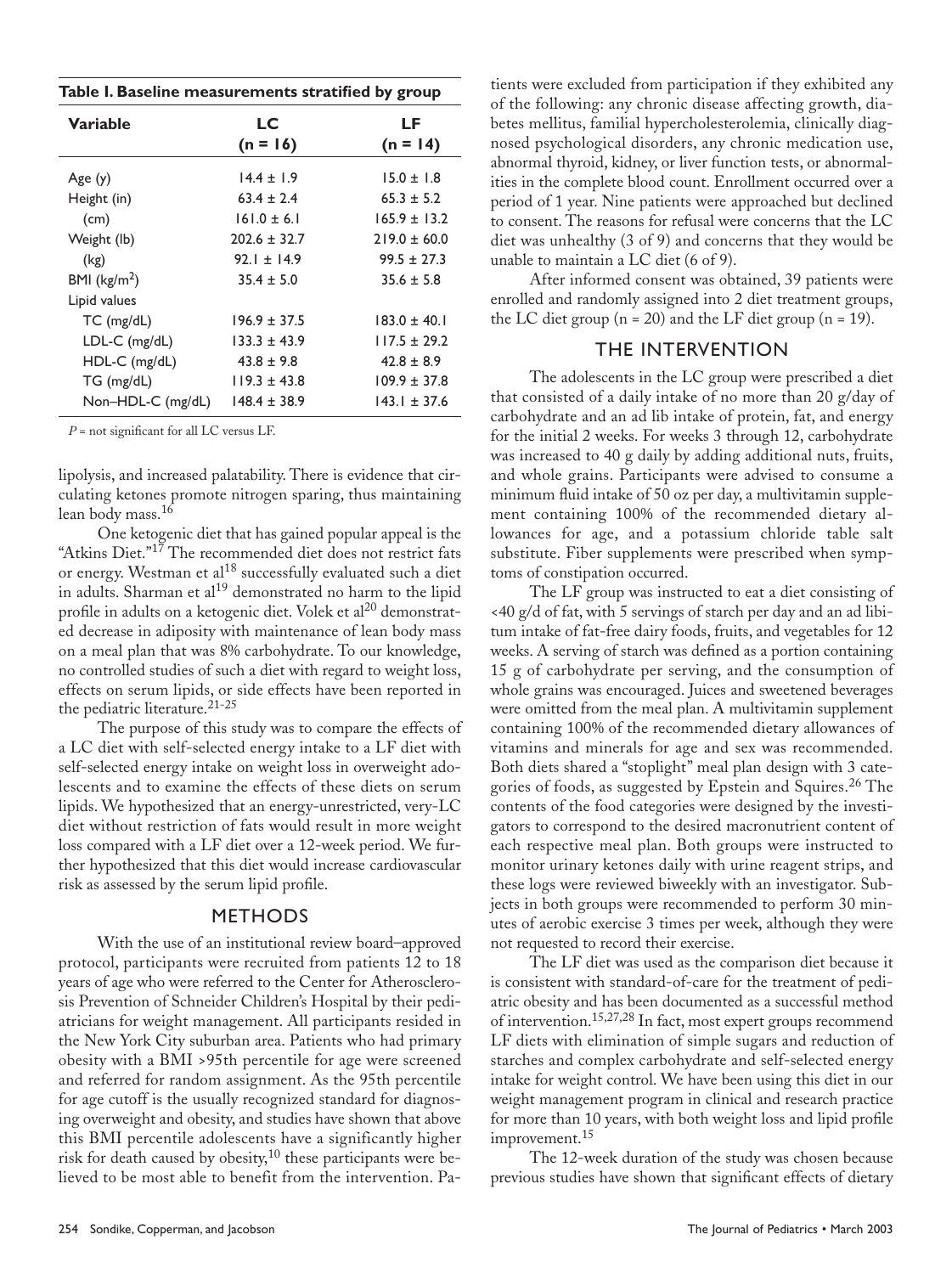|                                         |    | Table II. Mean self-selected macronutrient intake by group      |                  |                         |                    |                               |
|-----------------------------------------|----|-----------------------------------------------------------------|------------------|-------------------------|--------------------|-------------------------------|
| Group                                   |    |                                                                 | LC.              | LF                      |                    |                               |
|                                         |    |                                                                 | $(n = 11)$       |                         | $(n = 11)$         | P                             |
| Energy (kcal/day)                       |    | $1830 \pm 615$                                                  | $1100 \pm 297$   |                         | .03                |                               |
| Carbohydrate (% total energy consumed)  |    |                                                                 | $8.0 \pm 7.6$    | $56.1 \pm 25$           |                    | .02                           |
| (g/d)                                   |    |                                                                 | $36.7 \pm 35$    | $154.2 \pm 70$          |                    |                               |
| Fat (% total energy consumed)           |    |                                                                 | $59.6 \pm 10$    | $12.3 \pm 1.6$          |                    | .001                          |
| (g/day)                                 |    | $121.2 \pm 20$                                                  | $15.0 \pm 2.0$   |                         |                    |                               |
| Saturated fat (% total energy consumed) |    |                                                                 | $22.0 \pm 16$    | $6.8 \pm 6.3$           |                    | .001                          |
| (g/day)                                 |    |                                                                 | $44.7 \pm 33$    | $8.3 \pm 7.6$           |                    |                               |
| Cholesterol (mg/day)                    |    |                                                                 | $667 \pm 216$    | $164 \pm 57$            |                    | .005                          |
|                                         |    | Table III. Changes in lipid parameters after 12 weeks, by group |                  |                         |                    |                               |
| Group                                   | N  | TC.<br>(mg/dL)                                                  | LDL-C<br>(mg/dL) | <b>HDL-C</b><br>(mg/dL) | ТG<br>(mg/dL)      | Non-HDL-C<br>(mg/dL)          |
| LC                                      | 12 | $-3.7 \pm 18.0^{\dagger}$                                       | $3.8 \pm 13^{+}$ | $3.8 \pm 7.2^{\dagger}$ | $-48.3 \pm 29.0^*$ | $-26.0 \pm 22.3$ <sup>*</sup> |

LF 14  $-17.3 \pm 15.8^*$   $-25.1 \pm 25.3^*$   $1.8 \pm 7.7^{\dagger}$   $-5.9 \pm 70.0^{\dagger}$   $-13.6 \pm 13.4^*$ *P* value (LC vs LF) **NS** .006 .036 .036

*NS,* Not significant. \**P* < .05 from baseline.

†*P* > .05 from baseline.

management on the serum lipid profile can be demonstrated as early as 6 weeks, and many previous investigators have successfully used 12 weeks as the cutoff for determining these effects.29-31

## **Measures**

Anthropometric assessment included baseline and biweekly measurements for a period of 12 weeks. Weights were recorded on a triple-beam balance scale and heights measured by a statiometer, with participants gowned and in bare feet. BMI was calculated from recorded heights and weights and compared with reference data of the National Center of Health Statistics of the Centers for Disease Control to compute *Z* scores.<sup>32</sup> Laboratory assessment included baseline and 12-week assays of fasting total cholesterol (TC), triglyceride (TG) levels, HDL cholesterol (HDL-C), calculated LDL cholesterol (LDL-C), and non–HDL-C, glucose, urea nitrogen, creatinine, urea nitrogen/creatinine ratio, total protein, albumin, total bilirubin, alkaline phosphatase, AST, ALT, and electrolyte levels. Lipid determinations were performed in a laboratory with documented coefficient of variance for TC of  $\langle 3\%, \text{as recommended.} \rangle^{33}$ 

Dietary adherence was monitored at baseline and biweekly by a registered dietician. Adolescents and parents were instructed in the accurate completion of consecutive 3-day food records that included 2 weekdays and 1 weekend day. Food record nutrient calculations were performed with the use of the Nutrient Data System for Research software, version 4.01, developed by the Nutrition Coordinating Center, University of Minnesota.34 The macronutrients analyzed were energy, fat, carbohydrate, protein, cholesterol, and saturated, monounsaturated, and polyunsaturated fatty acids.

# **Data Analysis**

Two-tailed Student *t* tests were used to compare the serum lipid values. Kruskal-Wallace nonparametric tests were used to compare preintervention and postintervention weight, BMI, and BMI *Z* scores. Values of *P* < .05 were taken to be statistically significant. Participants who failed to complete at least 4 successive visits were excluded from final analysis and are reported as dropouts. The final results are taken from all 30 patients who reported compliance with the prescribed diet and completed at least 8 of the 12 weeks of the study period  $(LC = 16, LF = 14)$ . One subject in each group did not return to the laboratory for follow-up lipid studies; 5 participants in the LF and 3 participants in the LC group did not return their detailed diet histories. Analyses were conducted to determine whether differences existed between groups on baseline measures of age, height, weight, and BMI. In addition, lipid levels between groups were examined.

# RESULTS

As can be seen in Table I, no significant differences were detected between the groups on any of the baseline measurements.

None of the patients in the LF group had ketonuria during the study. All patients in the LC group had ketonuria on most days; on average, ketonuria developed in the LC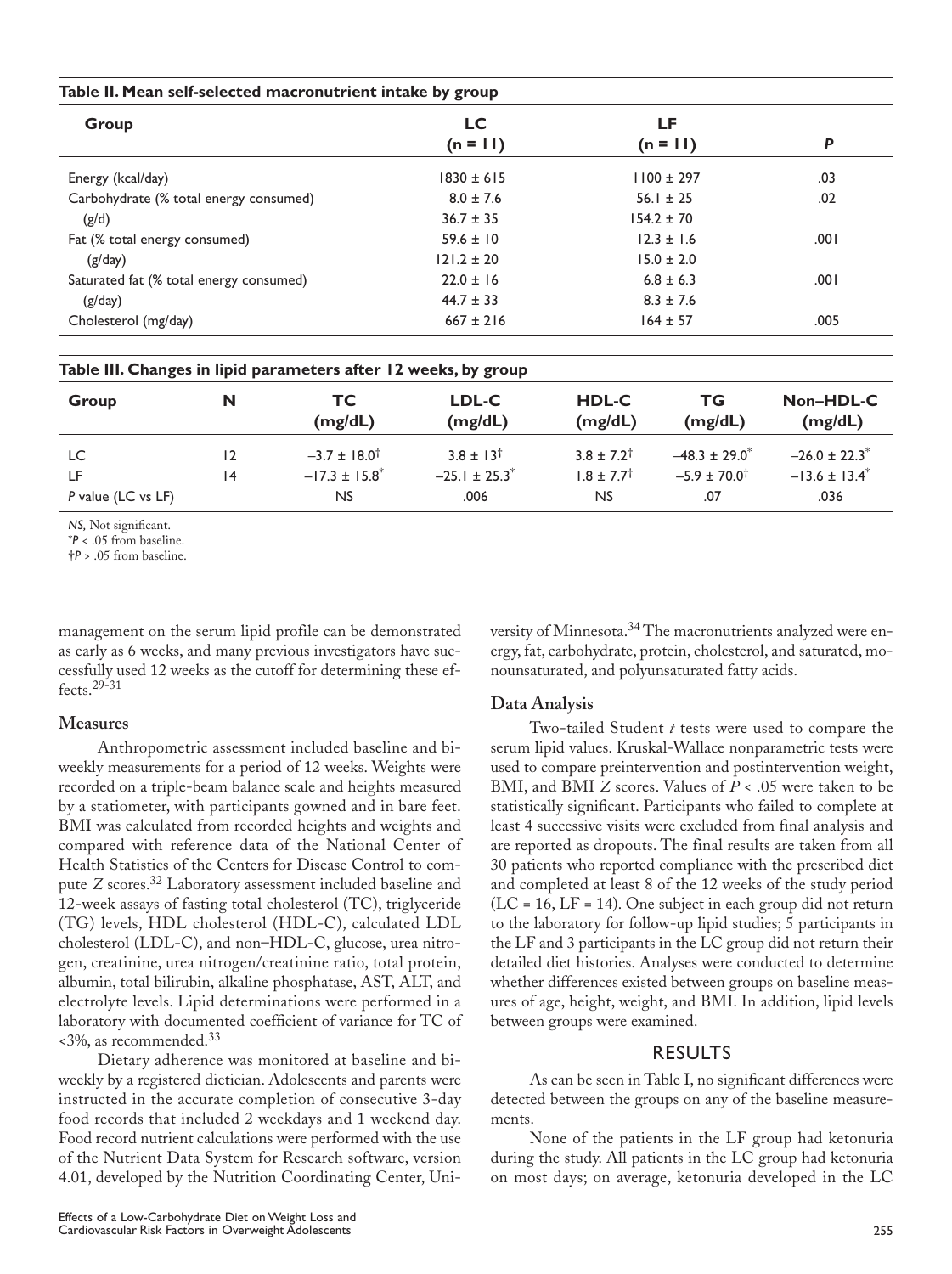

**Figure.** Each subject's weight loss from baseline to follow-up. Each *bar* represents one subject; *black bar* is the median.

group by the third day. No quantitative assessment of degree of ketosis was done.

An analysis with all 39 randomly assigned subjects who returned for at least 1 follow-up visit showed an average decline in BMI of 2.4  $\pm$  2.7 kg/m<sup>2</sup> and 1.2  $\pm$  1.6 for the LC and LF groups, respectively  $(P = .1, \text{not significant})$ . Of those considered for final analysis, adolescents in the LC group lost 9.9  $\pm$  9.3 kg compared with 4.1  $\pm$  4.9 kg for teens in the LF group (*P* < .04). The average BMI improvement noted at the end of the 12-week trial was significantly better in the LC group compared with the LF group  $(3.3 \pm 3.0 \text{ kg/m}^2 \text{ vs } 1.5 \pm 1.7, P)$ < .05). The Figure shows the weight lost for each individual patient who completed at least 8 weeks of the intervention. In the LC group, every patient lost some weight. Eight of 16 subjects in the LC group lost more than 1 kg/wk compared with 4 of 14 in the LF group ( $P < .05$ ). Analysis of weight differences with BMI *T*-scores used to adjust for age and sex showed a significantly greater change in the LC group than in the LF group (change in  $Z = -0.196 \pm 0.14$  vs  $-0.144 \pm 0.27$ ,  $P = .04$ ).

On average, participants in the LC group reported consuming more energy compared with those in the LF group (Table II). The LC group reported significantly more fat and significantly less carbohydrate intake than the LF group (both *P* < .0001). The LC group ate more saturated fat and more cholesterol than the LF group ( $P < .0001$ ) and significantly more of these macronutrients than recommended.<sup>35-37</sup> The changes in observed serum lipids are shown in Table III. Participants in the LF group realized a significant decrease in LDL-C, whereas those adolescents in the LC group did not. Serum TG values decreased significantly from baseline in the LC group. Of greatest importance for both groups, none of the lipid parameters measured worsened significantly. Review of compiled laboratory values at the conclusion of the intervention did not reveal any abnormalities in serum electrolytes or in liver or kidney function.

The dropout rate did not differ significantly between groups (LC: 4 of 20, LF: 5 of 19). In fact, no patient in either group failed to complete the intervention because of untenable side effects such as fatigue, headache, or severe nausea. The most frequent complaints voiced by continuing participants were constipation or diarrhea (3 of 16) and headache (2 of 16) in the LC group and fatigue in the LF group (2 of 14). The most common reasons for discontinuing the study in the LC group were discomfort with the idea of consuming mostly energy from fat (2 of 4), noncompliance (1 of 4), and failure to return for follow-up visits and inability to be reached by telephone (1 of 4). For the LF group, the most common reasons for discontinuing the diet were limited food choices (2 of 5), noncompliance (2 of 5), and failure to return for follow-up and inability to be reached by telephone (1 of 5).

#### **DISCUSSION**

These data suggest that adolescents randomly assigned to a LC diet were more likely to have greater weight loss over a 12-week period than teens treated on a LF diet and that the LC group lost more weight despite a higher reported energy intake. The results are consistent with previous studies describing the effectiveness of LC diets in promoting weight loss.<sup>13,14,18</sup> Whereas the previously studied LC diets were very-low–energy diets, ranging from 800 to 1200 kcal/day, our study is unique in that our participants reportedly consumed between 1500 and 2500 kcal/day and were able to lose significant amounts of weight. Furthermore, our participants ate significantly more fat and cholesterol than participants in previously studied LC diets. Contrary to our hypothesis, the diet did not appear to harm their lipid profiles over a 12-week period. Previous studies show that increasing dietary fat and cholesterol worsens the serum lipid profile and increases cardiovascular risk in adolescents in a mixed diet; this was not observed in any of our participants. Furthermore, although standard LF diets have been shown to reduce serum HDL levels,<sup>37</sup> the LC diet was associated with an increase in serum HDL. Also, although serum TG levels were reduced in both groups, reductions were greater in the LC group.

We recognize that the LDL-C improved from baseline in the LF group, whereas it did not improve in the LC group. The non–energy-restricted LC diet may not be appropriate for individuals whose primary pathology is an elevated LDL-C, such as those with heterozygous or homozygous familial hypercholesteremia; for those adolescents, we continue to recommend the National Cholesterol Education Program (NCEP) step 1 and step 2 diets.<sup>36</sup> However, for those in whom obesity is the chief complaint and who have either normal lipid profiles or lipid profiles with abnormalities primarily regarding TG or HDL, such as those with familial combined hyperlipidemia, this may be a diet plan with considerable advantages. The effects of this diet on adolescents with familial combined hyperlipidemia need to be further evaluated.

Most of the literature on ketogenic and LC diets has concentrated on very-low–energy diets, also known as protein-sparing modified fasts (PSMF). The results of these studies, however, have been equivocal. Willi et  $al<sup>13</sup>$  reported increased weight loss in obese adolescents on a PSMF and showed that the weight lost was predominately fat and not lean body mass. Suskind et al, $^{21}$  in an uncontrolled trial, also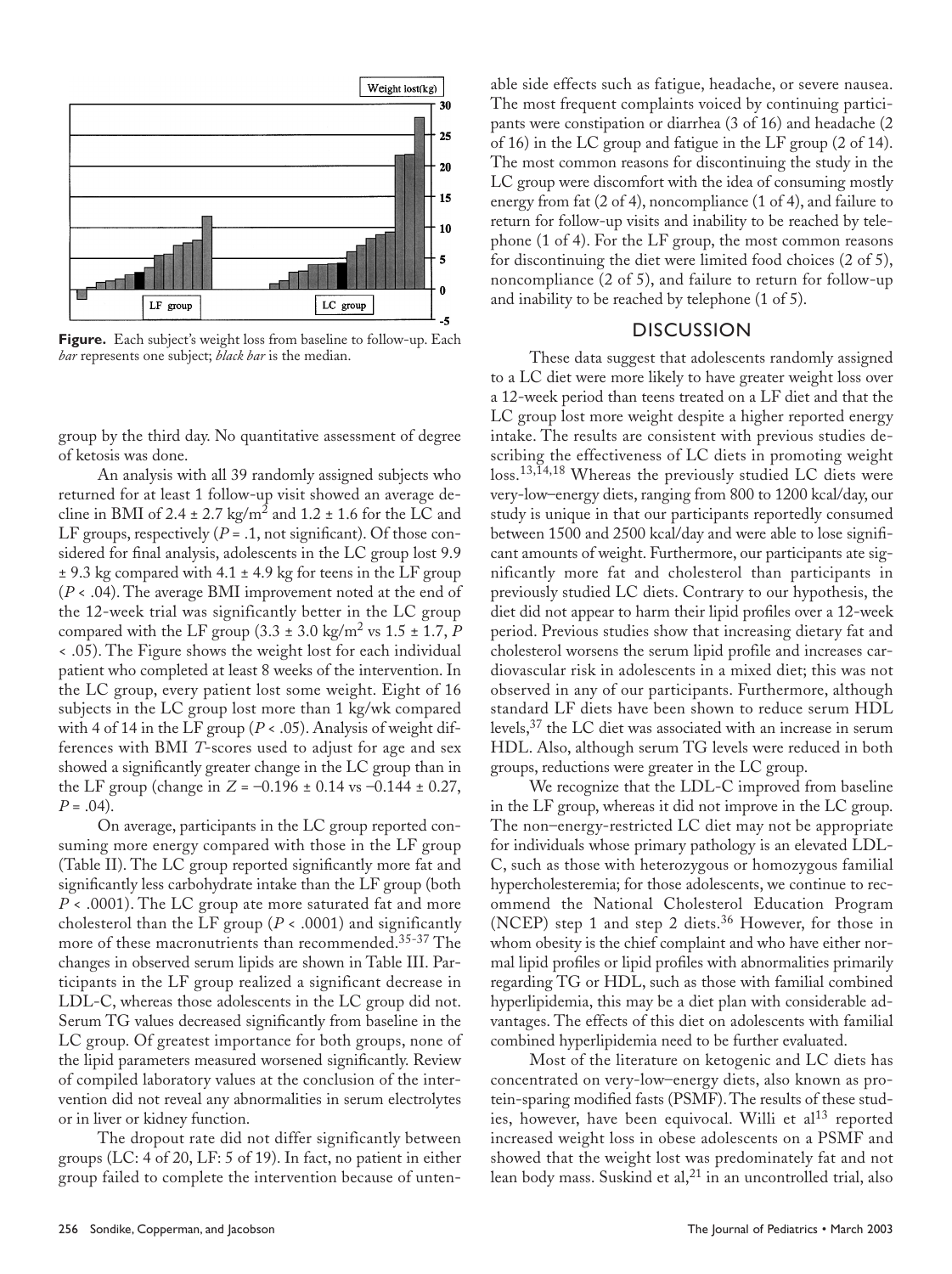reported good results with a PSMF. However, other researchers have reported no advantage in weight loss in appropriately controlled ketogenic and non–ketogenic- modified  $fasts.$ <sup>14,22</sup> For example, Golay et al<sup>22</sup> found no difference in weight loss between low-energy diets that were 15% carbohydrate or 45% carbohydrate, although neither of those diets resulted in ketogenesis. Proserpi et al<sup>23</sup> compared an ad libitum high-fat diet with an ad libitum, high-carbohydrate diet and found no difference in energy expenditure between the groups and increased fat storage in the high-fat group. Again, the LC group in this protocol had 26% of food energy coming from carbohydrate intake, a proportion not low enough to promote ketogenesis.<sup>23</sup> Luscombe et al<sup>24</sup> reported that a diet with a low glycemic index increased HDL levels. Dietz et al<sup>25</sup> reported increased nitrogen losses in a very-low–calorie protein plus fat diet when compared with an isocaloric protein plus glucose diet, but these effects were observed during energy restriction of 3-month duration.

A non–energy-restricted LC meal plan may be more effective than a very-low–calorie diet because of increased palatability and better maintenance of the metabolic rate as the result of higher caloric intake. Studies show that weight loss as the result of severe caloric restriction is associated with reduction in resting energy expenditure.<sup>38,39</sup> Also, allowing a higher caloric intake lessens the concern of decreased growth velocity. Dietz et al<sup>40</sup> reported decreased growth velocity in a balanced calorie deficit diet over a period of 4 to 6 months, and although the mechanism of growth velocity reduction is unknown, energy restriction alone has been implicated. Epstein et al, $41$  however, reported no decrease in linear growth with weight loss caused by moderate energy restriction. The mechanism for increased weight loss in the LC group remains obscure. The higher caloric intake among LC participants may ameliorate the metabolic response to caloric restriction seen in very-low–energy diets. Increased serum insulin is known to promote lipogenesis, and some of the known sequelae of low insulin states, such as lowered TG,<sup>42</sup> were observed in the LC group. Perhaps insulin production or insulin activity is affected by LC dieting. This question requires further study.

Studies have shown that in the presence of a glucose fast, the body metabolizes ketone bodies in preference to glucose for its energy needs (Randle cycle).<sup>43</sup> These ketone bodies are incompletely metabolized and excreted through the urine, breath, and stool in the form of the energy-containing compounds acetoacetate, β-hydroxybutyrate, and acetone.<sup>44</sup> Excretion of energy through ketone bodies may allow for weight loss, while consuming a higher amount of energy than the standard weight reduction diets, which, when not associated with severe energy restriction, do not result in a significant loss of ketone bodies.45 To evaluate the plausibility of this mechanism, it would be necessary to quantify ketone body loss from the skin, breath, and urine, which is beyond the scope of this trial. Urinary ketone strips offer qualitative but not quantitative information and do not correlate completely with serum acetoacetate and do not test for β-hydroxybutyrate.<sup>46,47</sup> We were therefore unable to correlate lost weight or improved lipids with degree of ketosis. Further studies would be helpful to evaluate the relation of the degree of ketosis to success on the diet.

The use of urine ketone sticks may also improve dietary adherence. Adolescents on LC diets using these sticks daily receive immediate feedback as to whether they are following the meal plan correctly and thus are more able to directly observe the biological effects of the intervention. Although the LF participants were also asked to use urine ketone sticks, they did not see any changes in the readings, even with perfect compliance.

The use of recorded food records, although commonly reported in the literature, has had its validity called into question, with correlation of intake reported by food records to that of calculations with doubly weighted water reported as low as 50% in some trials.<sup>48</sup> Although both groups had their diets analyzed by the same technique, and every effort was made to encourage accurate reporting including regular probing for missing items, it is possible that the LC group, told that they could eat as much fat as they wanted beforehand, reported more accurately than the LF group. Differential underreporting can neither be confirmed nor denied from our existing data.

Furthermore, although we gave identical exercise instructions to both groups, we did not document the exercise that occurred in each group. This raises the possibility that there might be a difference in exogenous energy expenditure between the groups.

We recognize that the long-term maintenance of weight loss in any diet protocol is an important issue. At the Center for Atherosclerosis Prevention, after the induction phase of 12 weeks of weight loss, we suggest a 12-week period of weight maintenance in the LC group, adding back low glycemic index carbohydrate into the diet in 15-g/d increments until a weight balance is reached. There is evidence that recidivism to weight loss can be reduced if energy balance after weight loss is maintained.49 After 12 weeks of maintenance, we allow patients to lose more weight for another 12-week period if they desire. At this point, 8 patients in the LC group and 1 patient in the LF group have completed 1-year follow-up. None of the 9 patients has gained back the significant weight he or she lost. The fact that 8 of the 9 patients that we were able to follow for 1 year were from the LC group suggests that a LC, moderate–fat and protein diet may be easier for adolescents to follow than a LF diet.

This is a preliminary study with a few limitations. The outpatient setting in which the study was conducted made it challenging to enforce compliance with diet plans and exercise as well as to measure dietary intake. The study was designed to compare weight loss and cardiovascular risk in the short term; our long-term results, although appearing successful, must be considered as anecdotal, and further long-term follow-up studies must be conducted to confirm these findings. Future directions in LC diet research include better definitions of the mechanisms involved in the increased weight loss and maintenance of the lipid profile as well as establishing long-term safety and efficacy with follow-up studies.